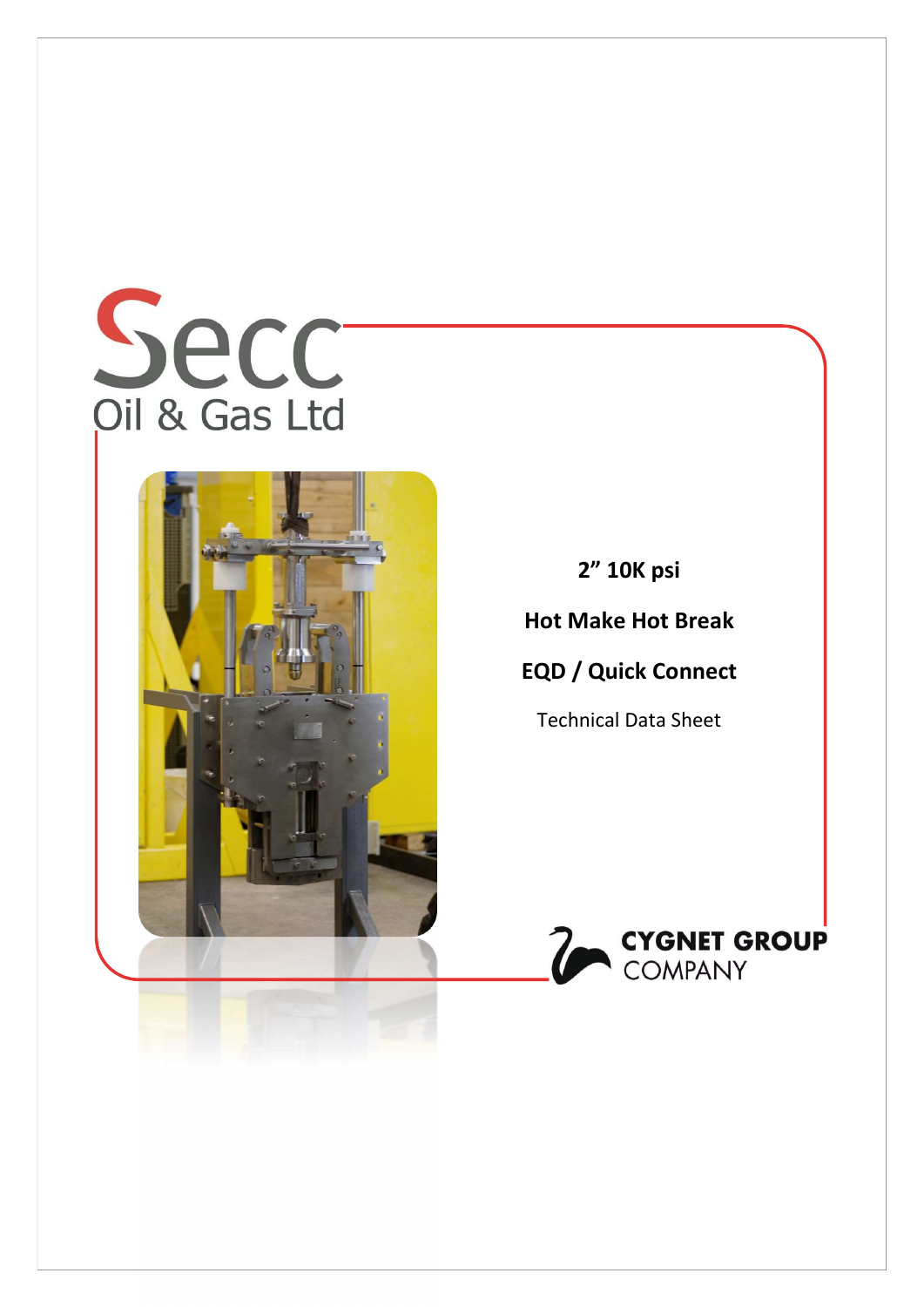

# 2" 10K psi Hot Make Hot Break Data Sheet

DESIGN BASICS

|                                       |                                                                                                                                                               | <b>DESIGN DASILS</b>                                                     |                                                                                                                       |  |
|---------------------------------------|---------------------------------------------------------------------------------------------------------------------------------------------------------------|--------------------------------------------------------------------------|-----------------------------------------------------------------------------------------------------------------------|--|
| <b>Coupling Type</b>                  | 10K psi Hot Make Hot Break (HMHB) connector (dual valved)                                                                                                     |                                                                          |                                                                                                                       |  |
| <b>Coupling Size</b>                  | 50.8 mm $(2")$                                                                                                                                                |                                                                          |                                                                                                                       |  |
| <b>Pressure Rating</b>                | 10,000 psi (690 Bar)                                                                                                                                          | <b>Test Pressure</b>                                                     | 15,000 psi (1034 Bar)                                                                                                 |  |
| <b>Max Operating Depth</b>            | 3050 m (10,000 ft)                                                                                                                                            | <b>Operating Temperature</b>                                             | $-18.0^{\circ}$ C to $+121.0^{\circ}$ C                                                                               |  |
| <b>Flow Path</b>                      | Full bore (with 1 x 90° bend)                                                                                                                                 |                                                                          |                                                                                                                       |  |
| <b>Design Code</b>                    | API 6A & 17D PSL 3 PR2 for Other End Connectors (OEC) - PSL 3G available on request                                                                           |                                                                          |                                                                                                                       |  |
| <b>Material Classification</b>        | API material class FF, HH available in accordance with NACE MR0175                                                                                            |                                                                          |                                                                                                                       |  |
| <b>Certification Level</b>            | EN 10204 3.1 (EN 10204 3.2 available on request)                                                                                                              |                                                                          |                                                                                                                       |  |
| <b>Operational</b>                    |                                                                                                                                                               |                                                                          | Connect and disconnect under pressure with zero leakage - Can be supplied with hydraulic active                       |  |
| <b>Breakout Load</b>                  | disconnect capability<br>200kg at 0 psi and 2000kg at 10,000 psi with no end constraint (>2 tonne breakout load available with<br>tension pin end constraint) |                                                                          |                                                                                                                       |  |
| <b>Mounting</b>                       | Vertical or horizontal. Provides both an EQD and Quick Connect QCDC                                                                                           |                                                                          |                                                                                                                       |  |
| <b>Installation</b>                   |                                                                                                                                                               | Via ROV grab rail (interface in accordance with ISO 13628-8)             |                                                                                                                       |  |
| <b>Guidance and Alignment</b>         |                                                                                                                                                               | Receptacle guide probes and stab guide funnels (other options available) |                                                                                                                       |  |
| <b>End Constraint</b>                 | None - Tension pin option available for breakout load requirements >2 tonne                                                                                   |                                                                          |                                                                                                                       |  |
| <b>Fluid Loss On Break</b>            | Zero                                                                                                                                                          |                                                                          |                                                                                                                       |  |
| Design Life                           | 25 years (metallic components)                                                                                                                                |                                                                          |                                                                                                                       |  |
| <b>Additional Options</b>             | Swivel options available at either end of connector. Various deployment/locking/tethering options                                                             |                                                                          |                                                                                                                       |  |
|                                       | available. Gimbal/Turret high-angle disconnect system. Hydraulic actuation available.                                                                         |                                                                          |                                                                                                                       |  |
|                                       | <b>PERFORMANCE</b>                                                                                                                                            |                                                                          |                                                                                                                       |  |
| <b>Max. Bending Moment</b>            | 2.8 kNm                                                                                                                                                       | <b>Maximum Torque</b>                                                    | 16.35 kNm                                                                                                             |  |
|                                       |                                                                                                                                                               | <b>BASIC WEIGHT AND DIMENSIONS</b>                                       |                                                                                                                       |  |
| <b>Stab Dimensions</b>                | 710 mm (L) x 590 mm (W)<br>x 300 mm (D)                                                                                                                       | <b>Receptacle Dimensions</b>                                             | 1850 mm (L) x 600 mm (W) x 210 mm (D)                                                                                 |  |
| <b>Connected Dimensions</b>           | 1850 mm (L) x 600 mm<br>(W) x 350 mm (D)                                                                                                                      | <b>Connected Mass in Air</b>                                             | 292 kg                                                                                                                |  |
| <b>Stab Mass</b>                      | 62 kg                                                                                                                                                         | <b>Receptacle Mass</b>                                                   | 230 kg                                                                                                                |  |
| <b>CONNECTION DETAILS</b>             |                                                                                                                                                               |                                                                          |                                                                                                                       |  |
| <b>Inlet Connection</b>               | Grayloc B20 Hub (other end connections available)                                                                                                             |                                                                          |                                                                                                                       |  |
| <b>Outlet Connection</b>              |                                                                                                                                                               | 2 1/16 10K API Flange (other end connections available)                  |                                                                                                                       |  |
| <b>MATERIALS</b>                      |                                                                                                                                                               |                                                                          |                                                                                                                       |  |
| <b>Body</b>                           | Super Duplex 32760                                                                                                                                            |                                                                          |                                                                                                                       |  |
| <b>Probes</b>                         | Inconel 6A718                                                                                                                                                 | <b>Elastomeric Seals</b>                                                 | HNBR (FKM or FFKM available)                                                                                          |  |
| <b>Sleeves</b>                        | Super Duplex 32760                                                                                                                                            | <b>Bolting (Studs)</b>                                                   | A4 Stainless Steel                                                                                                    |  |
| <b>Non Pressure Bearing</b>           | <b>Stainless Steel 316</b>                                                                                                                                    |                                                                          |                                                                                                                       |  |
| <b>TESTING REQUIREMENTS</b>           |                                                                                                                                                               |                                                                          |                                                                                                                       |  |
|                                       |                                                                                                                                                               | <b>Bolting (Nuts)</b>                                                    | A4 Stainless Steel                                                                                                    |  |
| <b>Pressure Test</b>                  | API 6A PSL3                                                                                                                                                   | <b>Impact Testing</b>                                                    | ASTM A370                                                                                                             |  |
| <b>Qualification Test</b>             |                                                                                                                                                               |                                                                          | ASTME10 / ASTME18                                                                                                     |  |
| <b>Ultrasonic</b>                     | API 6A PR2 (OEC)<br>API 6A PSL3                                                                                                                               | <b>Hardness Testing</b>                                                  | API 6A PSL3                                                                                                           |  |
| <b>Dye Penetrant</b>                  | API 6A PSL3                                                                                                                                                   | <b>Magnetic Particle</b><br>Radiography                                  | As Required (weld)                                                                                                    |  |
|                                       | ASTM G48 Method A                                                                                                                                             |                                                                          |                                                                                                                       |  |
| <b>Corrosion Testing</b>              |                                                                                                                                                               | <b>WITNESS REQUIREMENTS</b>                                              |                                                                                                                       |  |
| <b>Customer Witness</b>               | Available                                                                                                                                                     |                                                                          | Available at additional cost                                                                                          |  |
|                                       |                                                                                                                                                               | <b>Third Party Witness</b><br><b>PAINTING REQUIREMENTS</b>               |                                                                                                                       |  |
|                                       | None                                                                                                                                                          | Colour                                                                   |                                                                                                                       |  |
| <b>Painting Specification</b>         |                                                                                                                                                               |                                                                          | N/A                                                                                                                   |  |
|                                       |                                                                                                                                                               | <b>NOTES / ADDITIONAL REQUIREMENTS</b>                                   | These figures are based on known and estimated data. Secc reserves the right to change specifications without notice. |  |
| www.secc-oilandgas.com<br>Page 2 of 4 | Secc Oil & Gas, Swan House, Northwich, CW9 6GG, UK<br>Tel: +44 (0)1606 338745    Email: sales@secc-oilandgas.com                                              | <b>AT SYSTEM CERTIA</b><br><b>DNV-GI</b>                                 | <b>CYGNET GROUP</b><br><b>COMPANY</b>                                                                                 |  |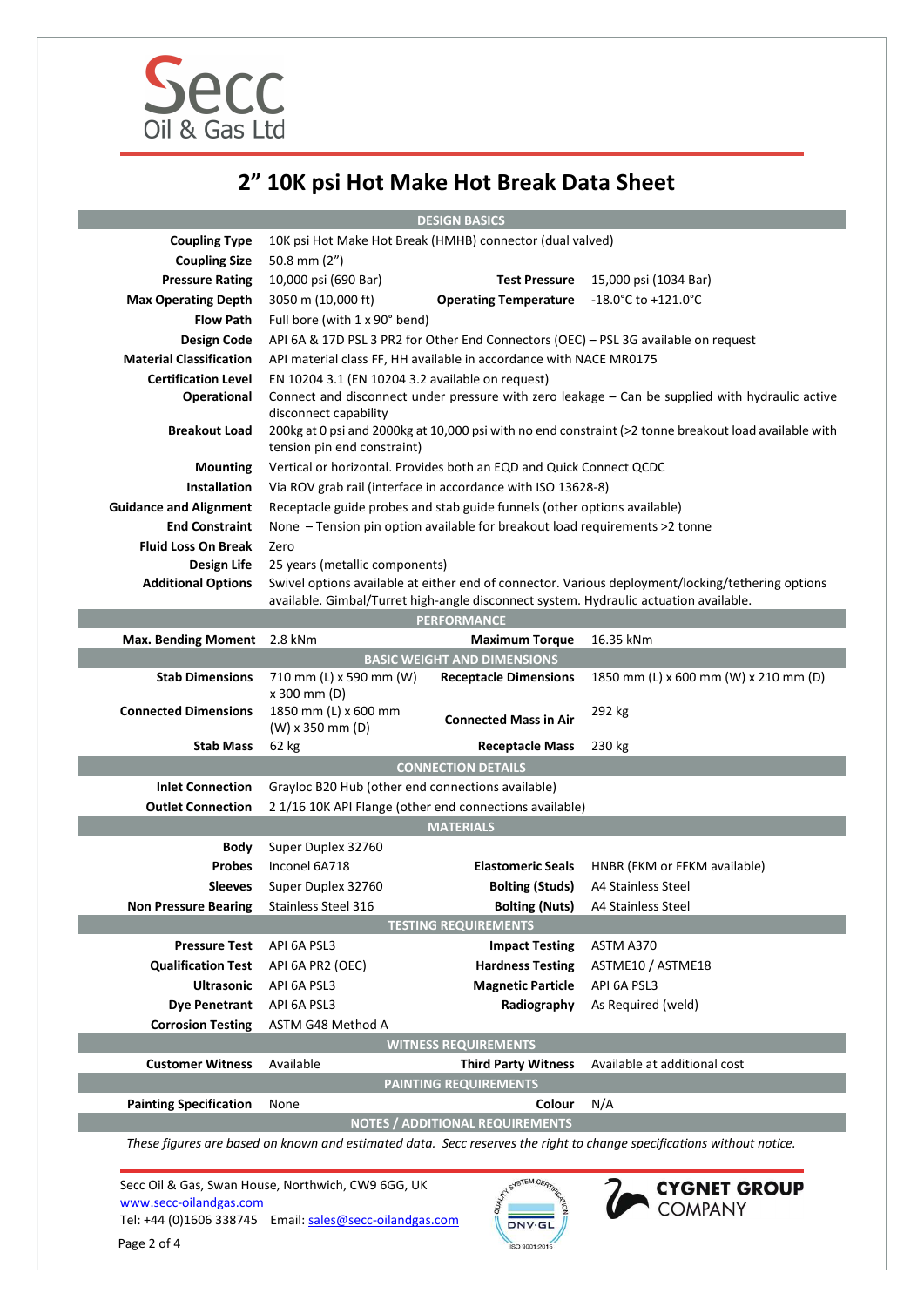

# **FEATURES**

- Passive EQD (hydraulic option available)
- Plug and play QCDC Fully reconnectable subsea
- ROV, diver or winch operable
- . Zero fluid loss during connection or disconnection
- Up to 15,000 psi working pressure
- . Full bore High flow rates achievable
- . Pressure balanced dual barrier sealing technology
- . DNV qualified to API 6A 17 D PSL3 PR2
- Future proofed against API 17G1/G2

### Emergency Quick Disconnect (EQD) and Quick Connect (QCDC)

The Hot Make Hot Break is both an EQD and QCDC. It can be positioned subsea or topside and will break away mechanically if the vessel it is connected to loses dynamic positioning. It will disconnect under full working pressure with no fluid loss or line contamination, therefore delivering a high level of protection for personnel, equipment and the environment.

#### A fully-valved, pressure-balanced emergency breakaway connector

The HMHB is designed to enable efficient pumping/ transfer of fluids while providing a reliable safety system